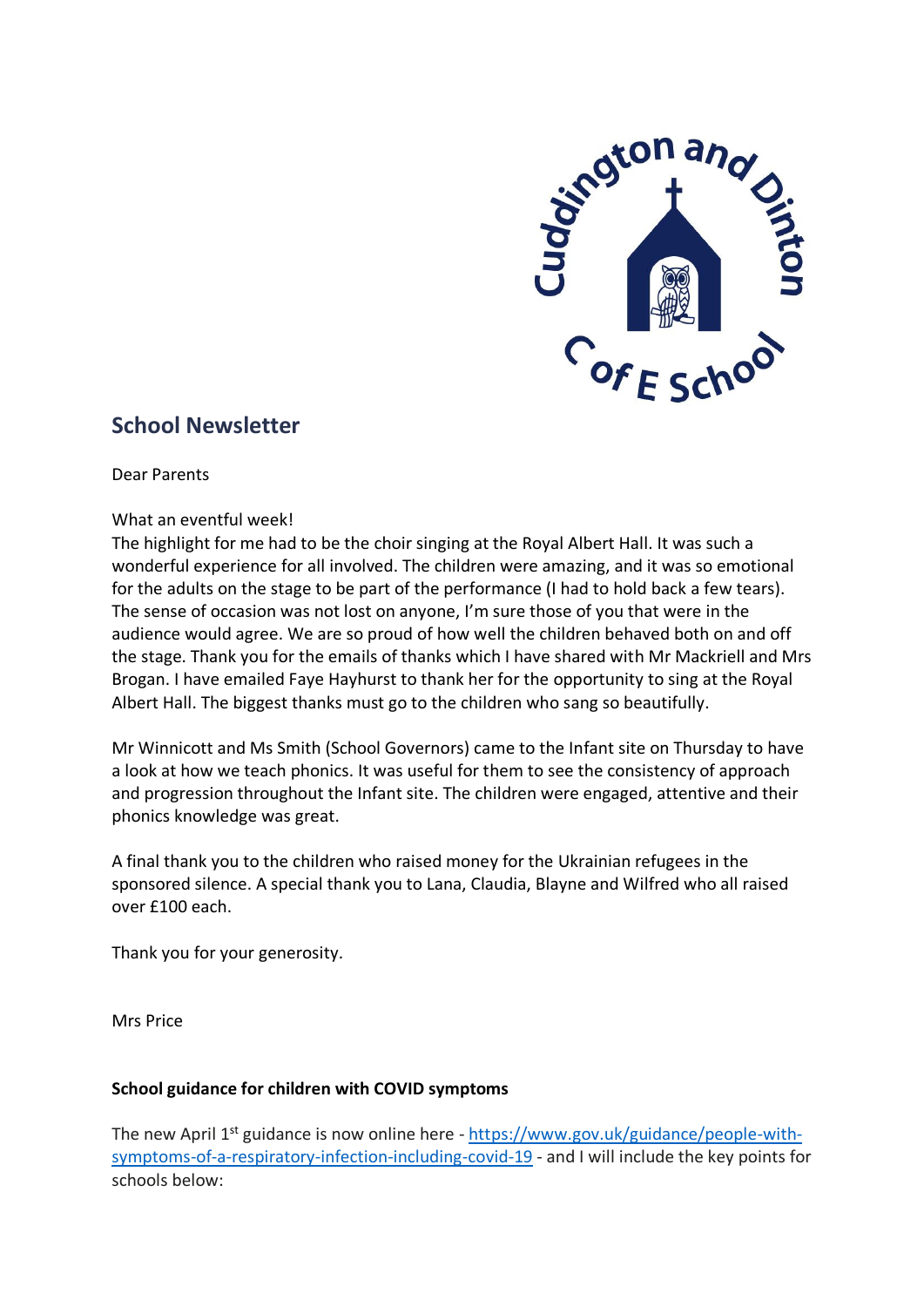# **When children and young people with symptoms should stay at home and when they can return to education**

- Children and young people with mild symptoms such as a runny nose, sore throat, or slight cough, who are otherwise well, can continue to attend their education setting.
- Children and young people who are unwell and have a high temperature should stay at home and avoid contact with other people, where they can. They can go back to school, college or childcare, and resume normal activities when they no longer have a high temperature, and they are well enough to attend.

# **Children and young people aged 18 years and under who have a positive test result**

- It is not recommended that children and young people are tested for COVID-19 unless directed to by a health professional.
- If a child or young person has a positive COVID-19 test result they should try to stay at home and avoid contact with other people for 3 days after the day they took the test, if they can. After 3 days, if they feel well and do not have a high temperature, the risk of passing the infection on to others is much lower. This is because children and young people tend to be infectious to other people for less time than adults.
- Children and young people who usually go to school, college or childcare and who live with someone who has a positive COVID-19 test result should continue to attend as normal.

# Sports Update

Year 6 took part in a swimming competition last Wednesday. The children were excellent ambassadors for our school and worked well as a team. I was so proud of them all and we came 2nd overall - what an amazing achievement, well done swimming team.

We got through to the finals of the Buckinghamshire and Milton Keynes School Games Gymnastics and took part in a competition this Wednesday. The girls performed beautifully and, although we didn't place, they came out of the competition in high spirits. Well done Gymnastics team: Freya, Milly, Calli, Holly, Maisie and Hannah. A special mention to Hannah who stepped in at such short notice - well done.

We played a boys' and girls' football match this Monday against Oakley school. The children played with enthusiasm and incredible team spirt and, although it was a near win, it ended as a draw for both matches. Thank you to Mr Peaks and Mrs Swain for coming to support and coach the teams with me.

We are delighted to announce that we have got through to the netball finals! These will take place this Monday at John Colet - Very excited; good luck to the Netball Team.

Thank you to Mrs Brogan for organising and supporting all of these sporting events - we could not do it without her!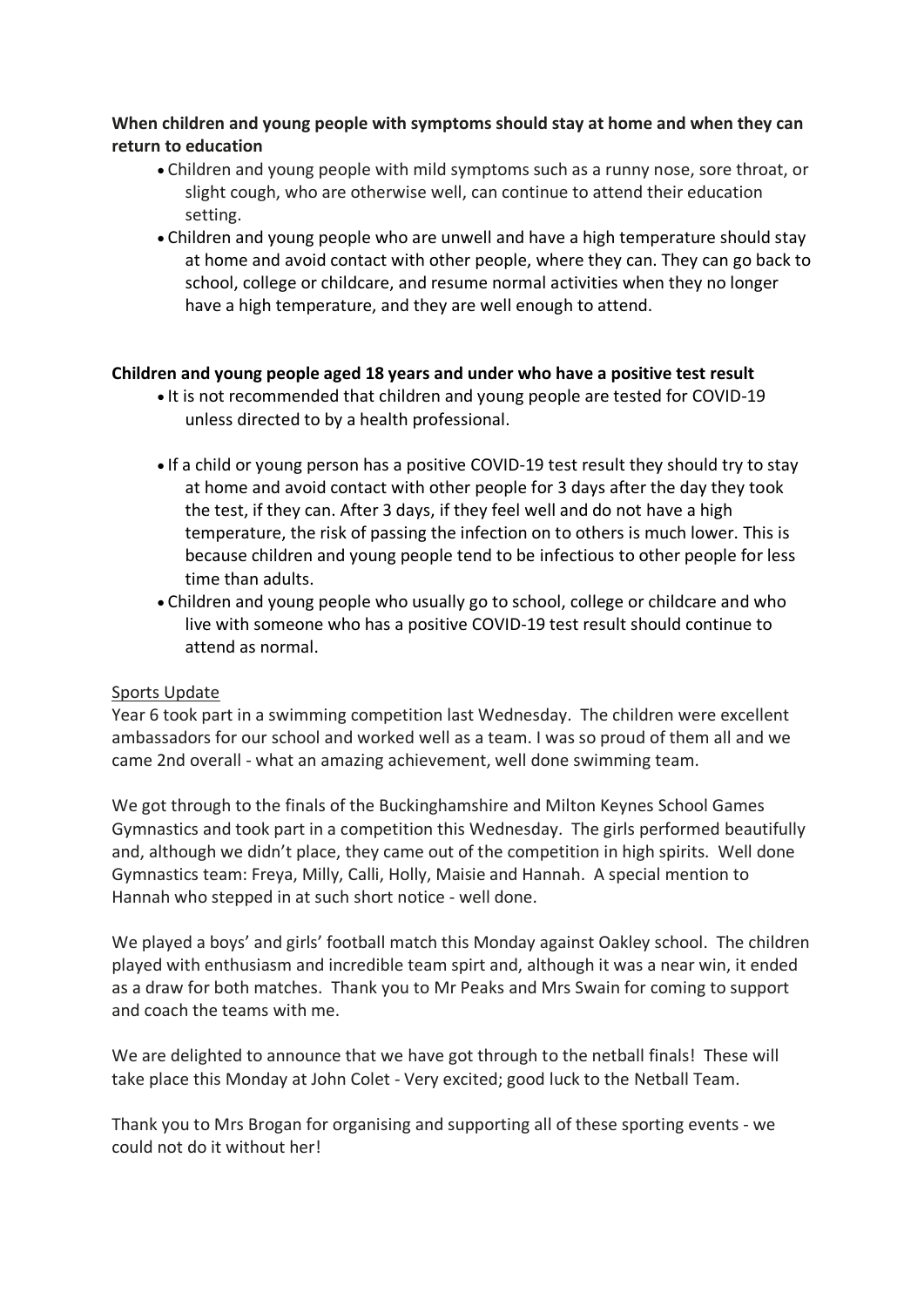# Staff changes

As you are aware we are having to move staff around next term. We understand that it is never ideal to move teachers around part way through the year, but we have tried to make the best decision for the children.

## Fortnite

It has been brought to our attention that children in all year groups are playing on Fortnite, including children in Foundation. This is not a suitable game and is rated suitable for children over the age of 13. Some children are being encouraged by older siblings to play the game; these games are not suitable for younger children. Please make sure that you have the correct parental controls on their devices so that you can limit access to games that are not appropriate for their age.

## Bus tags and Afterschool clubs on the Junior site

There has been some confusion with children when they are unsure about what is happening at the end of day regarding bus travel and afterschool clubs. If your child has their bus tag on and are attending an afterschool club, we will send them to the afterschool club. This will happen even if the child says they are on the bus, but we have not received notification from parents. This is to ensure that the child is safe in school and not waiting at bus stop alone.

## **F4CADS**

## Second-hand Uniform sale

If you are unable to attend the uniform sale today at the Infant Site, F4CADS have also set up an online ordering system for parents to use. Please remember that stock may be limited online, the attached flyer provides information on how to order via email.

## Dinton Easter Egg Hunt

F4CADS are delighted to be able to organise an Easter Egg hunt for the children this year. The trail will be available throughout the Easter holidays around the village of Dinton. There will be word clues to find and highlighted letters in each answer which will spell out a mystery word.

The cost to take part is a minimum donation of £2.50 and is payable through the School Gateway App, this payment is open now and will close on Thursday 7<sup>th</sup> April. All children who have brought a trail will be given their map complete with a set of clues on Friday 8<sup>th</sup> April.

Once you have completed the trail all forms need to be handed back into school by Tuesday 26<sup>th</sup> April. All children who return their completed forms will receive a chocolate egg. This is a great opportunity for the children to get out and explore the village over the holidays with family and friends.

## **Important Dates -**

1st April - F4CADS Second-hand uniform sale on infant site 7th April – Whole School Easter Service at Cuddington church 8th April - Finish half day for Easter Holidays (1.15pm Infants / 1.30pm Juniors)